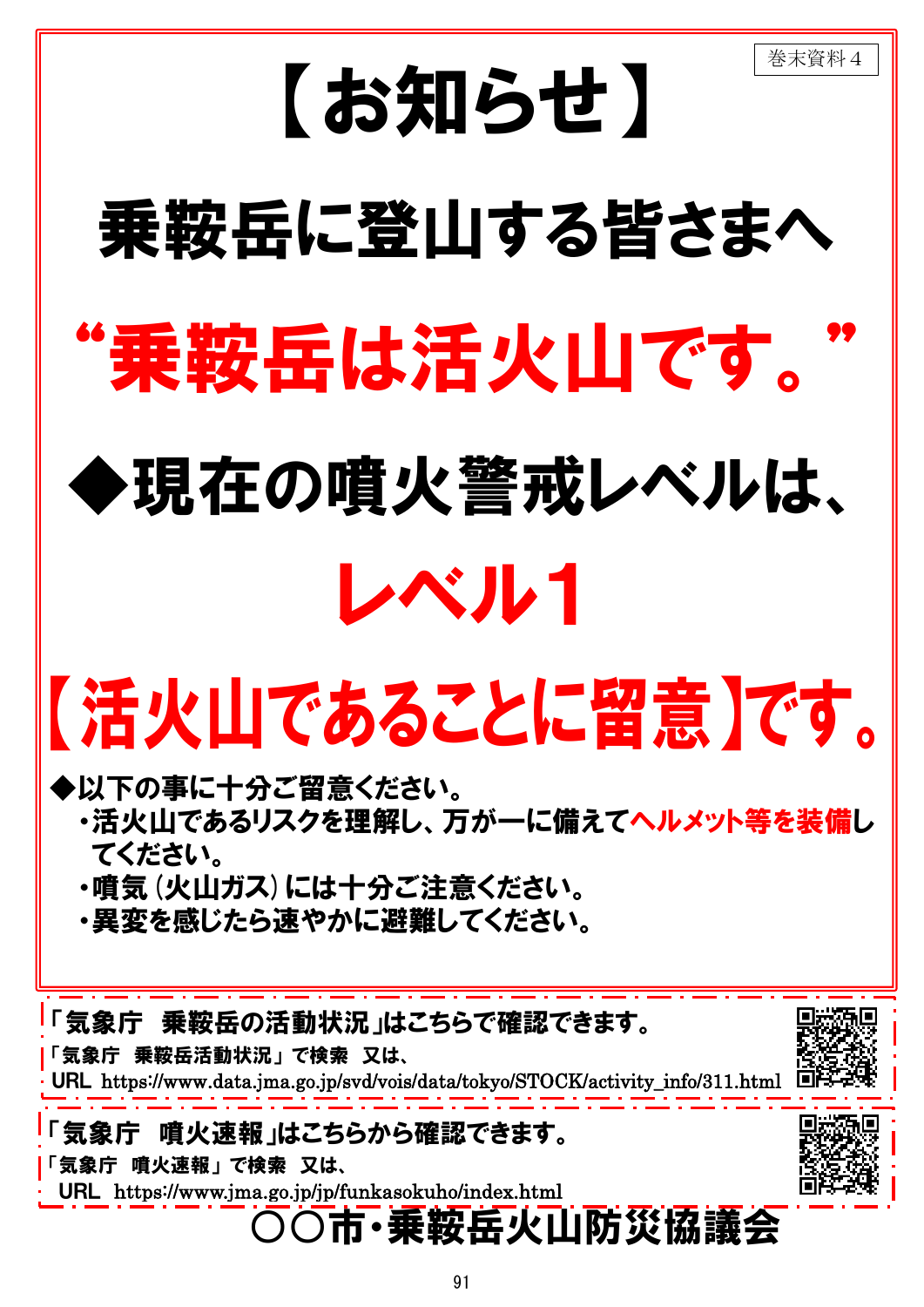#### 〇〇 **City/Mt. Norikuradake Volcano Disaster Management Council**

# 【**ATTENTION**】

**To the visitors to Mt. Norikuradake: Mt. Norikuradake is an active volcano.**

# ◆**Current volcanic alert level is: Level One**

【**Potential for increased activity**】

◆**Please keep the following in mind:**



- ・ **Understand the risks of hiking on a volcano, and wear appropriate equipment (helmets etc).**
- ・ **There may be volcanic gas emission.**
- ・ **Evacuate immediately if you sense anything wrong.**

**Check the status of Mt. Norikuradake at:**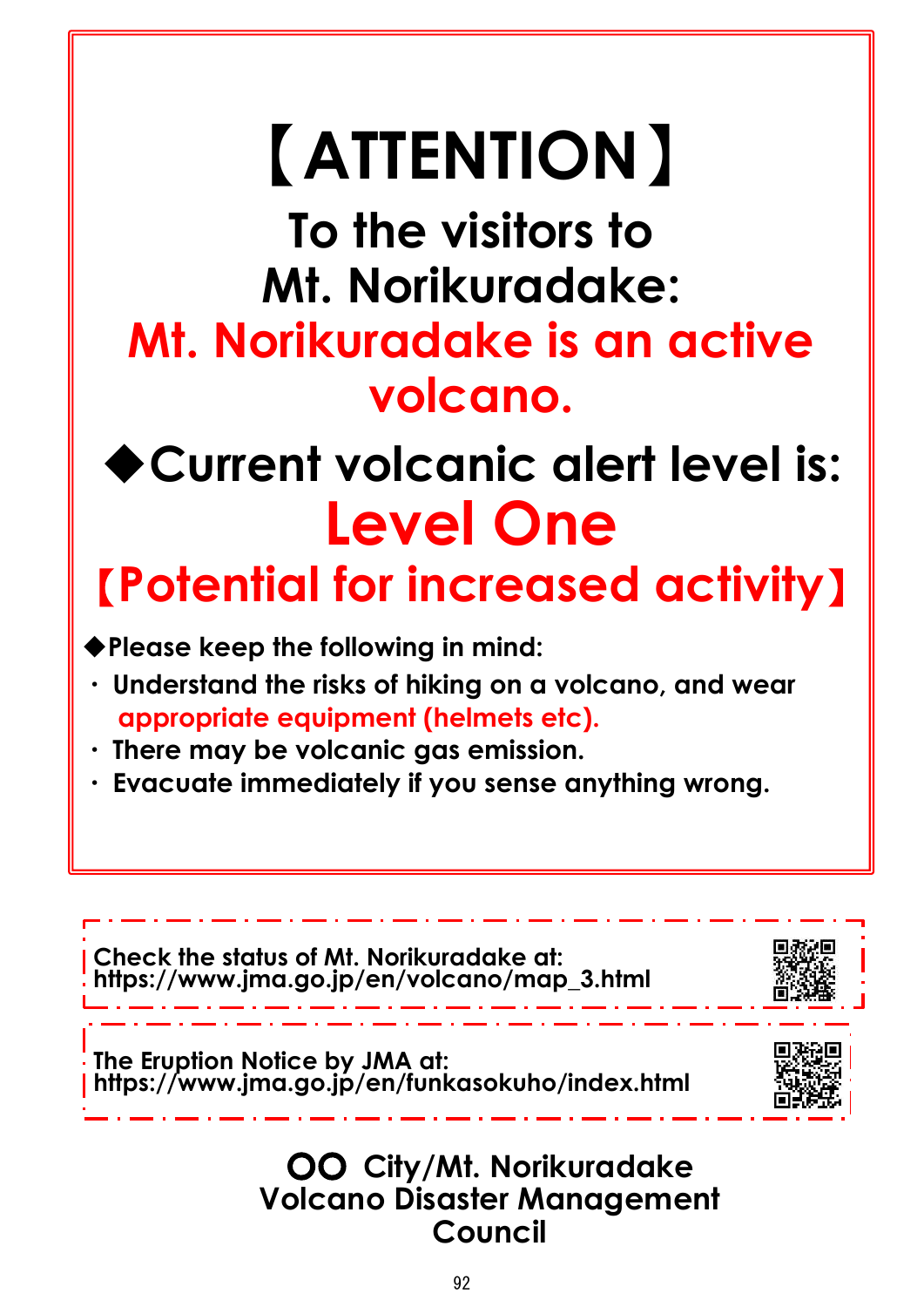

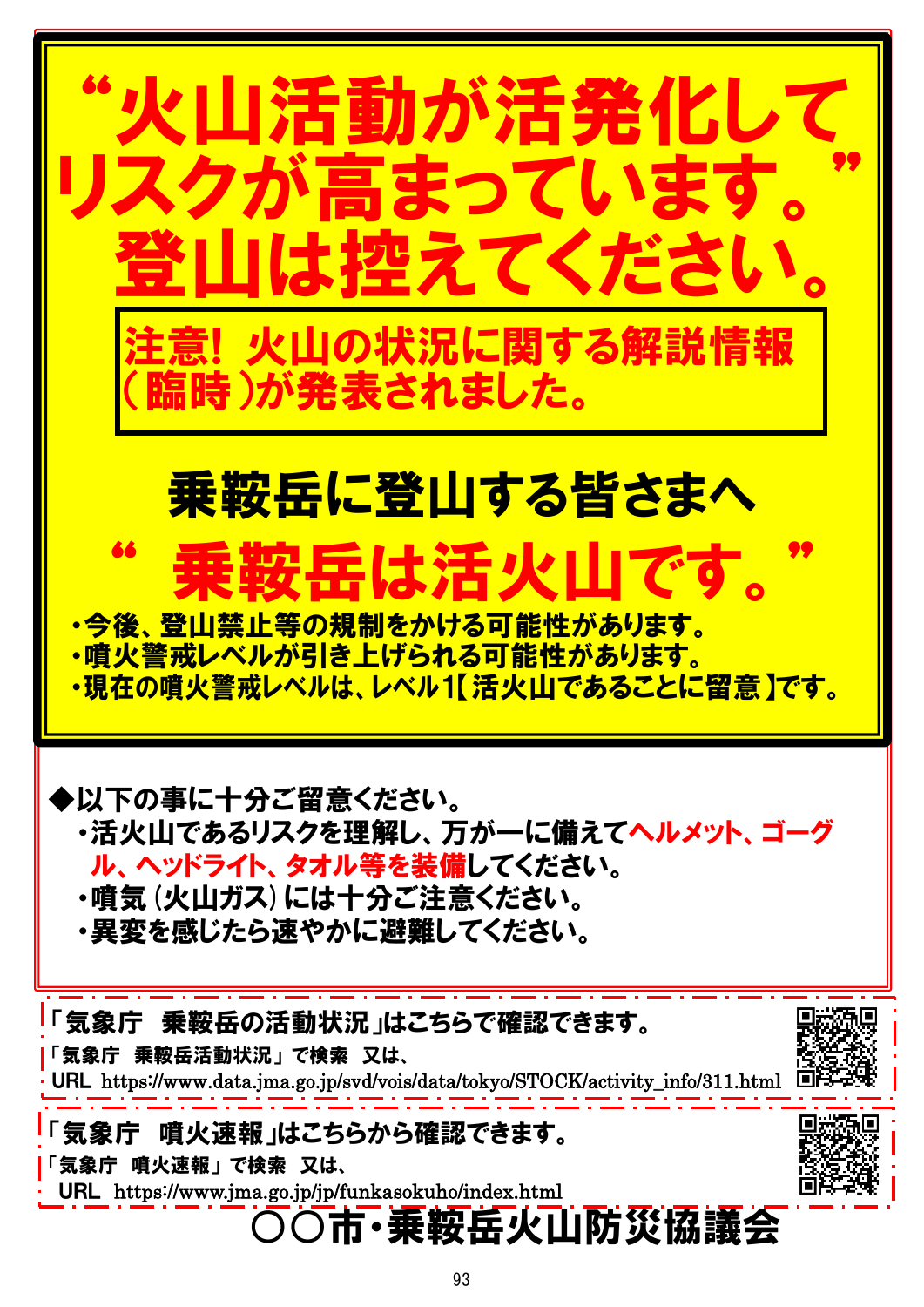◆**Please keep the following in mind:**

- ・ **Understand the risks of hiking on a volcano, and wear a helmet, goggles, headlight, towel and other proper hiking gear.**
- ・ **There may be volcanic gas emission.**
- Evacuate immediately if you sense anything wrong.

**ION! Details of Volcanic Activity (Extra)**

#### 〇〇 **City/Mt. Norikuradake Volcano Disaster Management Council**

【**The volcanic activity is intensified, and the risk of eruption is higher.**】

**We advise not to approach Mt. Norikuradake.**

### **To the visitors to Mt. Norikuradake: Mt. Norikuradake is an active volcano.**

- ・**Access to the mountain may be restricted in the future.**
- ・**The alert level may be raised.**
- ・**Current volcanic alert level is Level One (Potential for increased activity).**

**The Eruption Notice by JMA at: https://www.jma.go.jp/en/funkasokuho/index.html**



**Check the status of Mt. Norikuradake at:** 

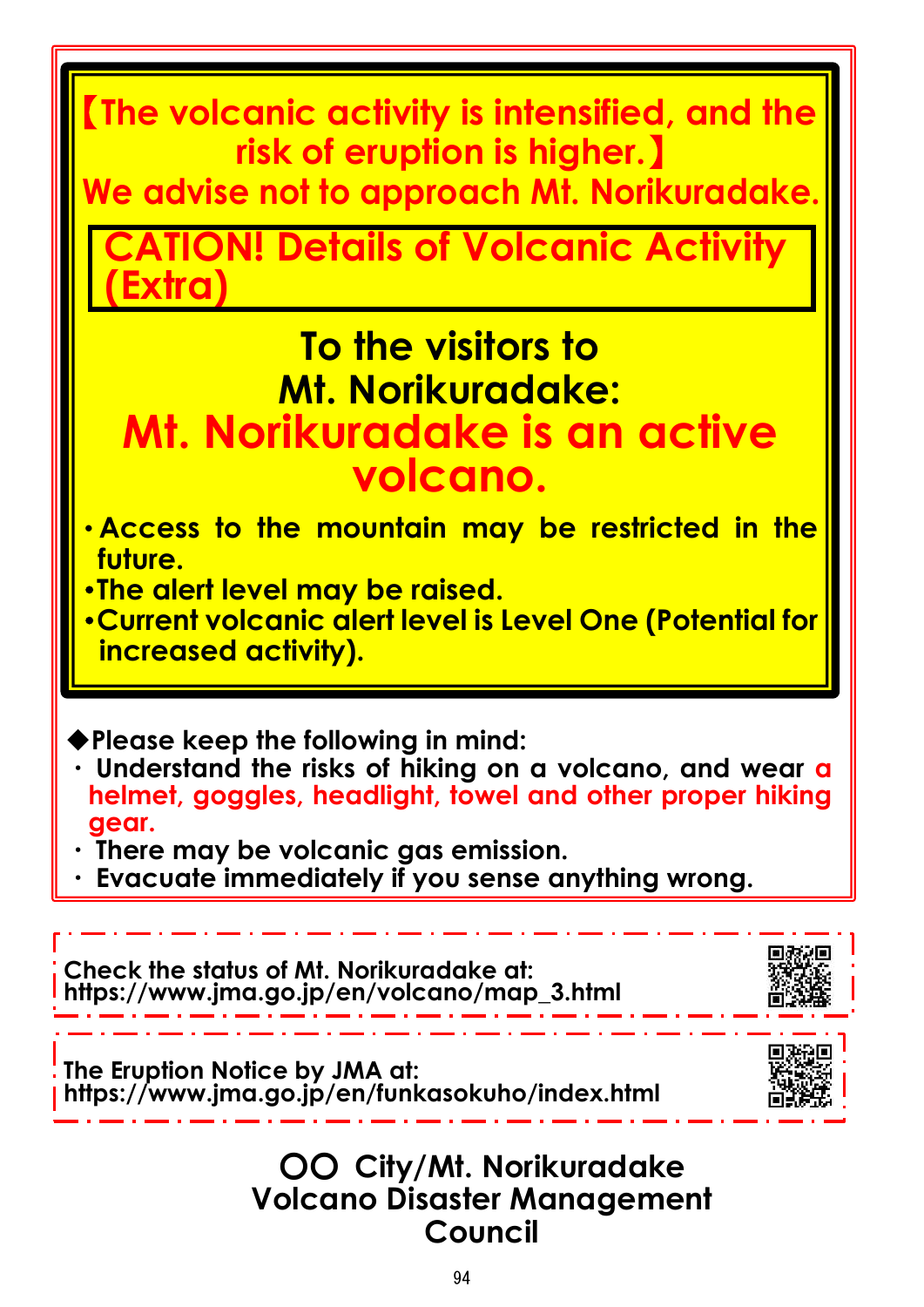# 立入りを規制しています。 噴火警戒レベル2 (火口周辺規制)

# 【重要情報】 乗鞍岳に噴火警報(火回迎)

# が発表されました。

○○市では災害対策基本法第 63 条第 1 項に基づき、ここから先の立入を規制し ています。

規制区域には絶対に立ち入らないでくだ さい。

許可なく立ち入った場合は、法律によって罰せられます。

### ○○市・乗鞍岳火山防災協議会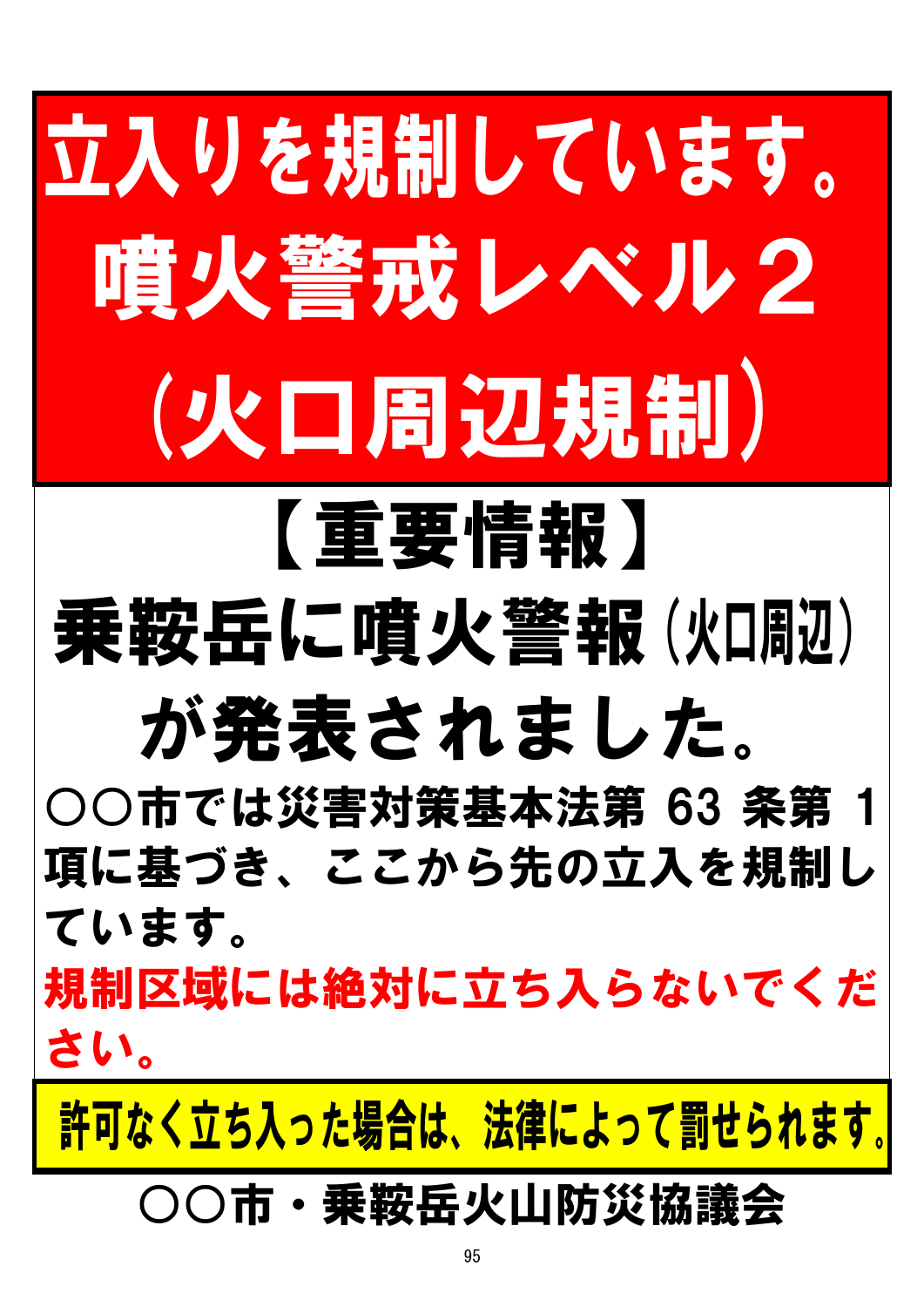## **Volcanic Alert Level 2: Do Not Approach the Crater**

## 【**Important Info**】

#### **Volcanic Alert issued for the crater area of Mt. Norikuradake.**

**Based on the Disaster Counter-measures Basic Act 63.1,** 

○ ○ **City is restricting further access beyond this point.**

**Do not enter the restricted area.**

**Violators will be punished by the law.**

〇〇 **City/Mt. Norikuradake Volcano Disaster Management Council**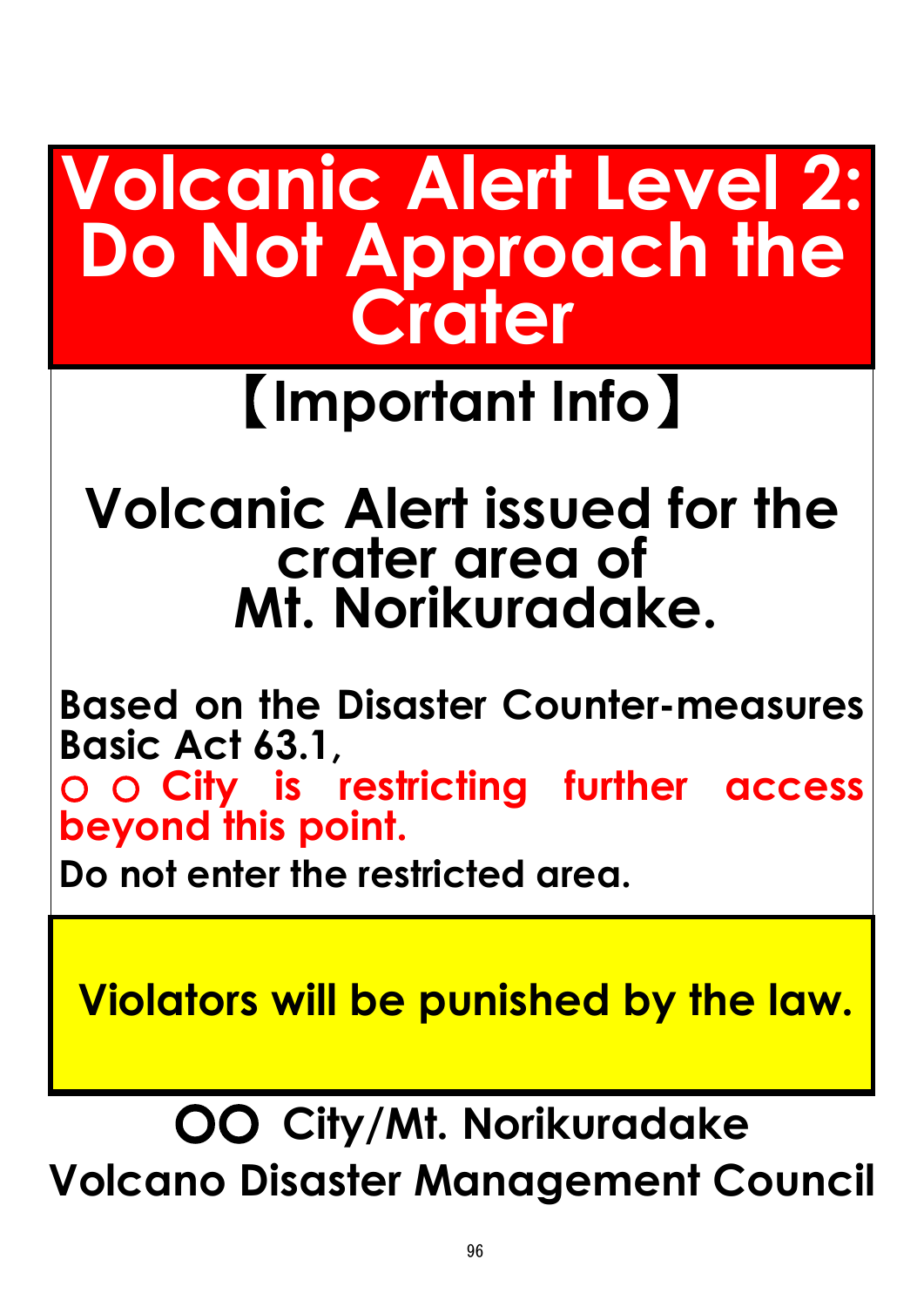# 立入りを規制しています。 噴火警戒レベル3 (入山規制)

# 乗鞍岳に噴火警報(火口周辺)

【重要情報】

# が発表されました。

○○市では災害対策基本法第 63 条第 1 項 に基づき、ここから先の立入を規制してい ます。

規制区域には絶対に立ち入らないでくだ さい。

許可なく立ち入った場合は、法律によって罰せられます。

### ○○市・乗鞍岳火山防災協議会